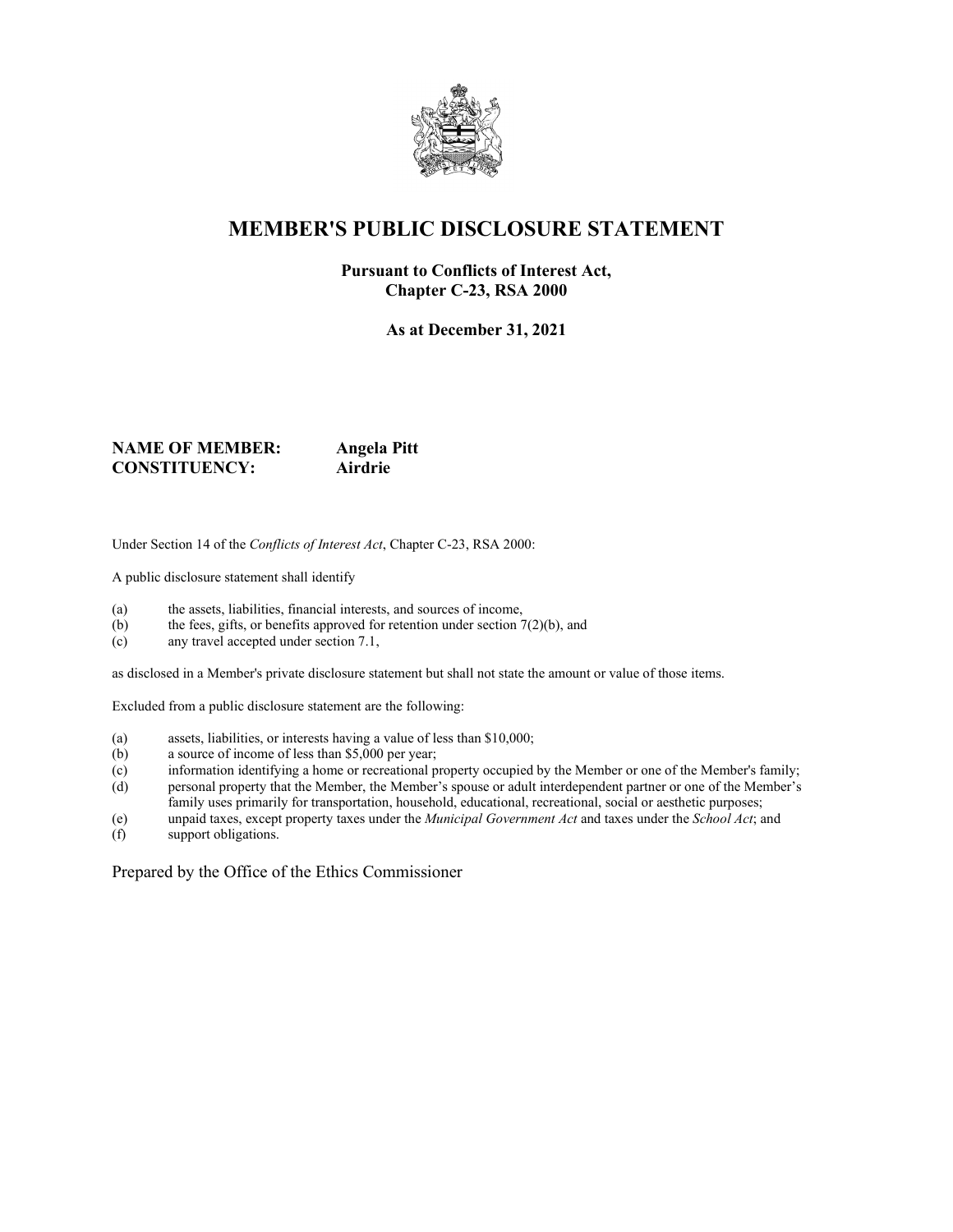# **FORM 1: MEMBER (Angela Pitt)**

| <b>INCOME</b>                                                                                   |                                                                      |  |
|-------------------------------------------------------------------------------------------------|----------------------------------------------------------------------|--|
| <b>Source</b>                                                                                   | <b>Nature of Income</b>                                              |  |
| <b>Government of Alberta</b>                                                                    | MLA Indemnity and Allowance                                          |  |
| <b>ASSETS</b>                                                                                   |                                                                      |  |
| <b>Real Property</b>                                                                            | Primary Residence<br><b>Secondary Residence</b>                      |  |
| <b>Bank, Trust Company or Other Financial</b><br><b>Institution</b>                             | n/a                                                                  |  |
| <b>Publicly Traded Securities (stocks and bonds)</b><br>and Registered Retirement Savings Plans | Primerica Global Equity Fund DSC, Primerica<br>Global Equity Fund FE |  |
| <b>Canada Savings Bonds, Guaranteed</b><br><b>Investment Certificates</b>                       | n/a                                                                  |  |
| <b>Mutual Funds</b>                                                                             | n/a                                                                  |  |
| <b>Annuities and Life Insurance Policies</b>                                                    | MLA Group Plan                                                       |  |
| <b>Pension Rights</b>                                                                           | n/a                                                                  |  |
| <b>Other Assets</b>                                                                             | n/a                                                                  |  |
| <b>Gifts and Personal Benefits</b>                                                              | n/a                                                                  |  |
| <b>Travel on Non-commercial Aircraft</b>                                                        | n/a                                                                  |  |
| <b>LIABILITIES</b>                                                                              |                                                                      |  |
| <b>Mortgages</b>                                                                                | First National, RBC                                                  |  |
| <b>Loans or Lines of Credit</b>                                                                 | RBC, Volkswagon, CIBC                                                |  |
| <b>Guarantees</b>                                                                               | n/a                                                                  |  |
| Other                                                                                           | n/a                                                                  |  |
| <b>FINANCIAL INTERESTS</b>                                                                      |                                                                      |  |
| n/a                                                                                             |                                                                      |  |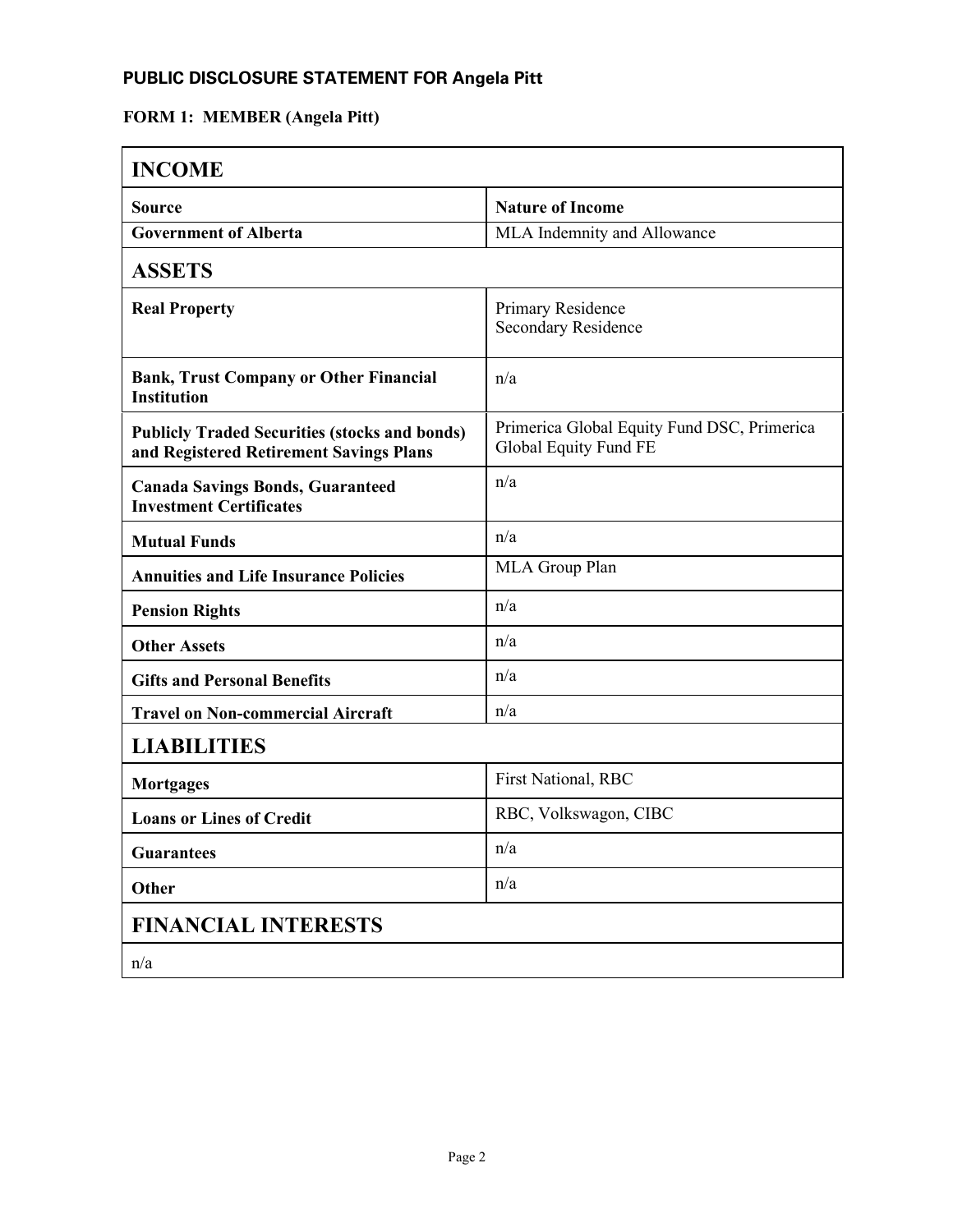### **FORM 2: MEMBER'S SPOUSE/ADULT INTERDEPENDENT PARTNER (Kent Pitt)**

| <b>INCOME</b>                                                                                   |                                  |  |
|-------------------------------------------------------------------------------------------------|----------------------------------|--|
| <b>Source</b>                                                                                   | <b>Nature of Income</b>          |  |
| Self-employed                                                                                   | Employment Income                |  |
| <b>ASSETS</b>                                                                                   |                                  |  |
| <b>Real Property</b>                                                                            | Joint with Spouse                |  |
| <b>Bank, Trust Company or Other Financial</b><br><b>Institution</b>                             | n/a                              |  |
| <b>Publicly Traded Securities (stocks and bonds)</b><br>and Registered Retirement Savings Plans | Primerica Global Equity Fund DSC |  |
| <b>Canada Savings Bonds, Guaranteed</b><br><b>Investment Certificates</b>                       | n/a                              |  |
| <b>Mutual Funds</b>                                                                             | n/a                              |  |
| <b>Annuities and Life Insurance Policies</b>                                                    | n/a                              |  |
| <b>Pension Rights</b>                                                                           | n/a                              |  |
| <b>Other Assets</b>                                                                             | n/a                              |  |
| <b>Gifts and Personal Benefits</b>                                                              | n/a                              |  |
| <b>LIABILITIES</b>                                                                              |                                  |  |
| <b>Mortgages</b>                                                                                | Joint with Spouse                |  |
| <b>Loans or Lines of Credit</b>                                                                 | Joint with Spouse                |  |
| <b>Guarantees</b>                                                                               | n/a                              |  |
| Other                                                                                           | n/a                              |  |
| <b>FINANCIAL INTERESTS</b>                                                                      |                                  |  |
| n/a                                                                                             |                                  |  |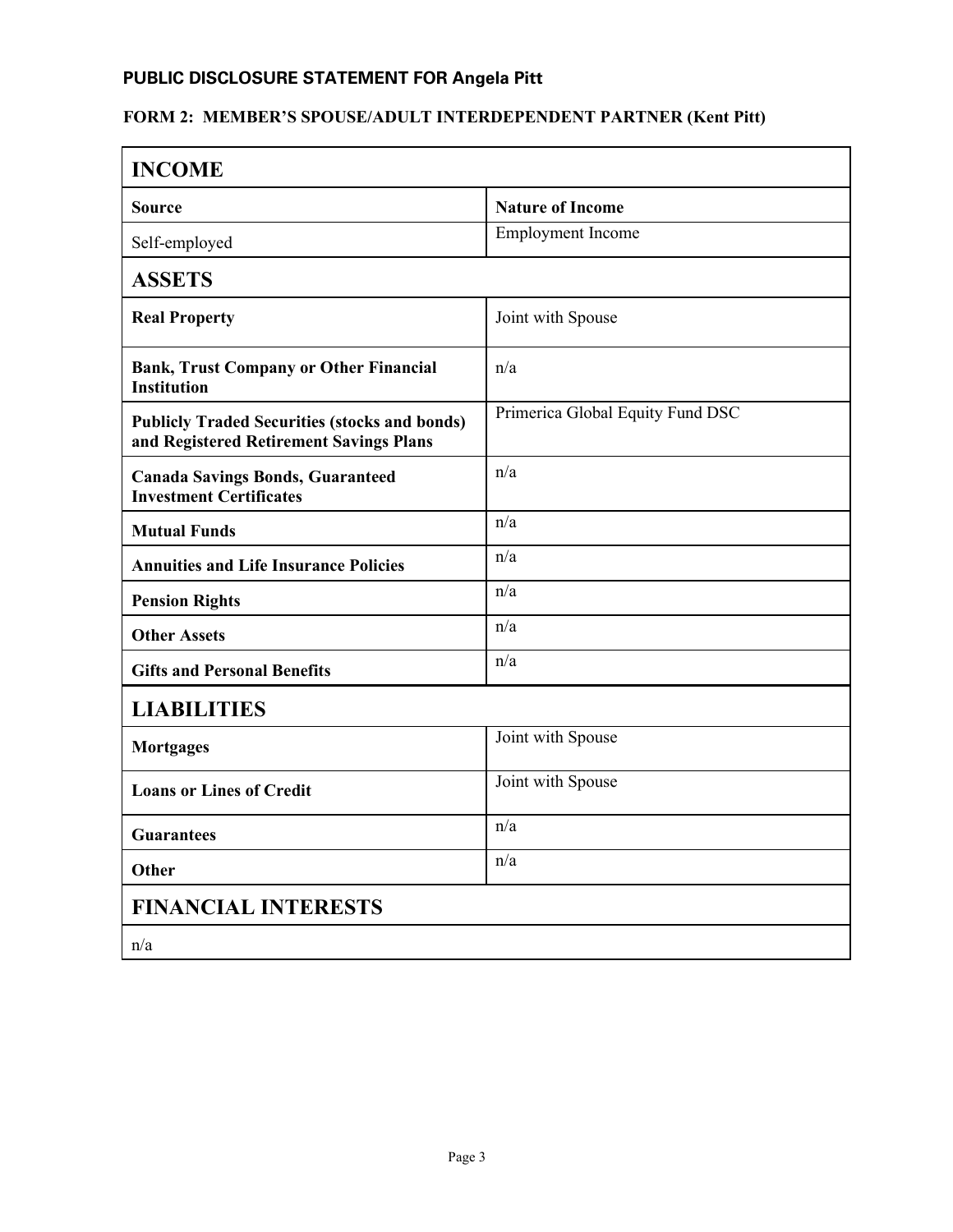### FORM 3: MEMBER'S MINOR CHILDREN (No. of Minor Children: 2)

| <b>INCOME</b>                                                                                  |                         |  |
|------------------------------------------------------------------------------------------------|-------------------------|--|
| <b>Source</b>                                                                                  | <b>Nature of Income</b> |  |
| n/a                                                                                            | n/a                     |  |
| <b>ASSETS</b>                                                                                  |                         |  |
| <b>Real Property</b>                                                                           | n/a                     |  |
| <b>Bank, Trust Company or Other Financial</b><br><b>Institution</b>                            | n/a                     |  |
| <b>Publicly Traded Securities (stocks and bonds)</b><br>and Registered Education Savings Plans | <b>RESP</b>             |  |
| <b>Canada Savings Bonds, Guaranteed</b><br><b>Investment Certificates</b>                      | n/a                     |  |
| <b>Mutual Funds</b>                                                                            | n/a                     |  |
| <b>Annuities and Life Insurance Policies</b>                                                   | n/a                     |  |
| <b>Pension Rights</b>                                                                          | n/a                     |  |
| <b>Other Assets</b>                                                                            | n/a                     |  |
| <b>Gifts and Personal Benefits</b>                                                             | n/a                     |  |
| <b>LIABILITIES</b>                                                                             |                         |  |
| <b>Mortgages</b>                                                                               | n/a                     |  |
| <b>Loans or Lines of Credit</b>                                                                | n/a                     |  |
| <b>FINANCIAL INTERESTS</b>                                                                     |                         |  |
| n/a                                                                                            |                         |  |